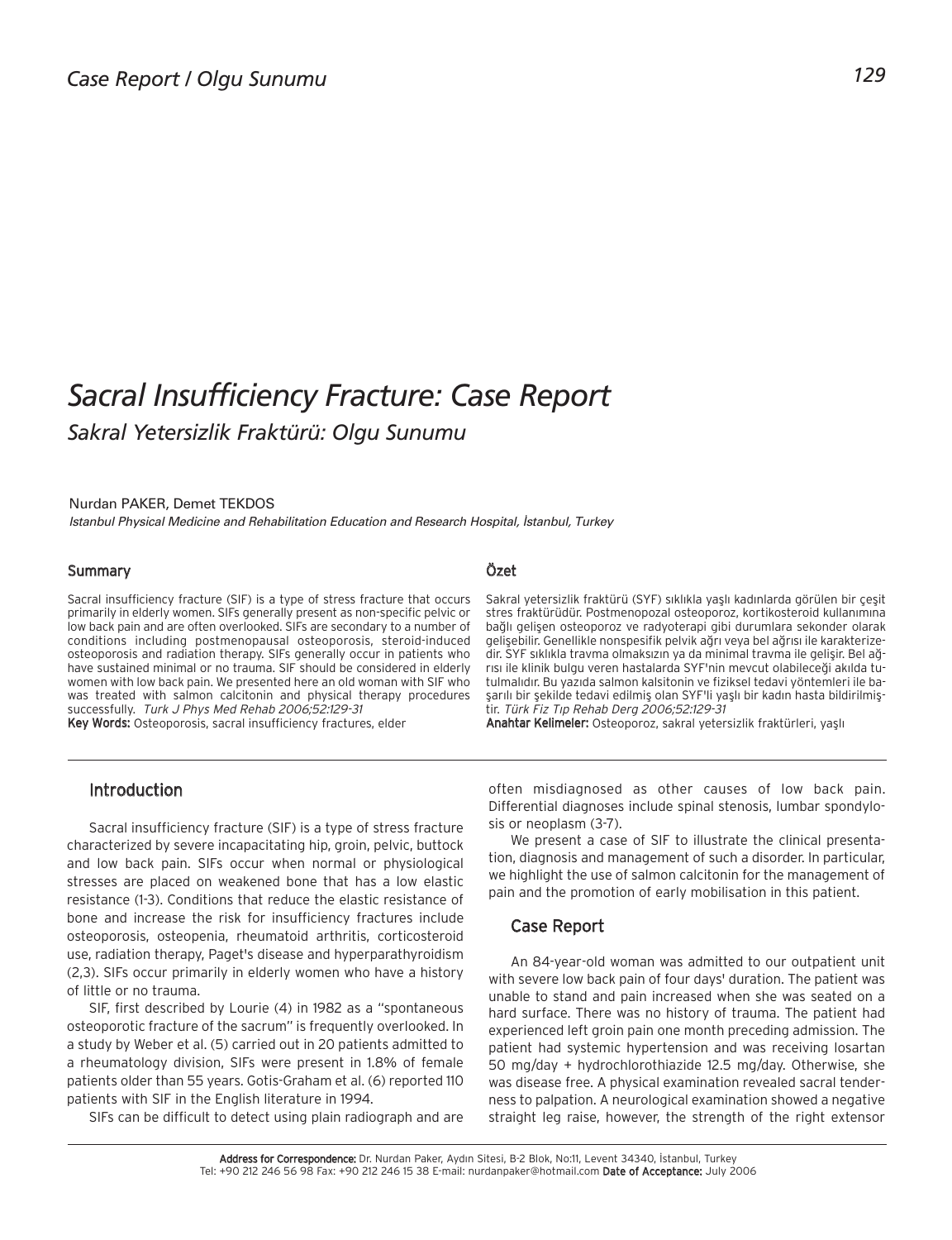hallucis longus was diminished. Initial routine laboratory tests and radiographic studies were negative (Figure 1).

Bone scintigraphy with technetium-99m (99mTc) methylene diphosphonate on the fifth day of symptoms showed increased activity in each sacral ala, with an H-shaped (Honda sign) uptake pattern observed. Activity was also increased in the left pubic ramus (Figure 2). Magnetic resonance imaging (MRI) revealed medullary oedema (Figures 3a and 3b). There was disc degeneration at the L5/S1 level.

Osteoporosis was demonstrated by bone mineral density (BMD) on dual-energy x-ray absorptiometry. BMD at the lumbar spine (L2-L4 anteroposterior) and the femoral neck were 0.841 and 0.548 g/cm<sup>2</sup>, respectively. BMD T-scores were -2.8 and -3.4, respectively. A lateral thoracolumbar radiograph revealed vertebral fractures. There was 20% height loss at the anterior, middle and posterior columns of T12 and L5, compared with the upper vertebrae. Similarly, there was 20% height loss at the anterior and middle columns of T7 and T8, compared with posterior column height, and 20% height loss at the middle column of L2, compared with posterior column height.

The patient was admitted to the inpatient rehabilitation unit with a diagnosis of SIF on the tenth day of symptoms, and was treated with subcutaneous salmon calcitonin (Tonocalcin®) 100



Figure 1. Plain anteroposterior radiograph of the pelvis with no obvious fracture line.



Figure 2. Bone scintigraphy with 99mTc reveals the characteristic H-shaped pattern of uptake in each sacral ala, consistent with sacral insufficiency fracture.

IU/day for a period of 20 days. Thereafter, she received nasal salmon calcitonin 200 IU/day for a period of six months. The patient additionally received paracetamol 1500 mg/day for the treatment of pain, and calcium carbonate 500 mg/day and Vitamin D3 400 IU/day daily for the treatment of osteoporosis. Transcutaneous electrical nerve stimulation (TENS) was applied to the painful area. Pain control was achieved during the second week of treatment with subcutaneous salmon calcitonin, at which time the patient became mobile with a walker. She was able to walk with a cane on the control visit at the sixth month. BMD measurements were scheduled for one year after the SIF diagnosis.

# **Discussion**

While osteoporotic fractures occur mostly in the distal forearm, spine and hip, they may also present as an insufficiency fracture. In a study investigating metatarsal insufficiency fractures in 21 previously undiagnosed male and female osteoporosis patients, Tomczak et al. (8) reported that 95% of patients had osteopenia or osteoporosis. Osteoporosis is the main risk factor for SIF. The symptoms of SIF are non-specific and many cases probably remain undiagnosed.

SIF is characterised by significant sacral tenderness to palpation. Neurological examination, however, is generally normal, with 5.5% incidence of neurological deficit with SIF (6).

A number of imaging techniques can be used to diagnose SIF. Plain radiographic studies may be appropriate as an initial screening tool but they are usually negative for fracture. Moreover, radiograph imaging is not highly sensitive and may be limited by poor visualisation of the sacrum due to overlying bowel gas and stool, osteopenia and sacral curvature (3).

Although it has a low specificity, bone scintigraphy is a very sensitive method of determining the pathology and location of a SIF. The characteristic H-shaped or butterfly-shaped uptake pattern, which indicates bilateral vertical sacral fractures associated with a transverse fracture denoting a sacral insufficiency fracture, is seen generally within 72 h of onset of symptoms (9).

MRI is another sensitive method of confirming a SIF diagnosis, and is considered by some to be the examination of choice (3,10). The use of MRI to define a fracture site may be enhanced using fat suppression sequences or a contrast media such as intravenous gadolinium (1,10). Fat suppression sequences can detect medullary oedema, which is suggestive of acute fracture, while intravenous gadolinium may enhance the contrast between pathological and normal tissue.

A computed tomography scan of the pelvis is also a useful tool for the diagnostic imaging of a SIF. This form of imaging may be complementary to bone scintigraphy.

Treatment and rehabilitation of patients with SIF should be initiated as soon as possible. Although much of the literature regarding SIFs advocates bed rest, early mobilisation is also supported (7,9). Because most SIFs are stable and do not require surgical intervention, early mobilisation is not contraindicated (7). Moreover, early mobilisation avoids the complications associated with immobility, which include deep venous thrombosis and pulmonary embolism, muscle atrophy, postural hypotension, urinary calculus formation, decreased appetite, constipation, pressure ulcer formation, increased bone resorption and calcium excretion (7).